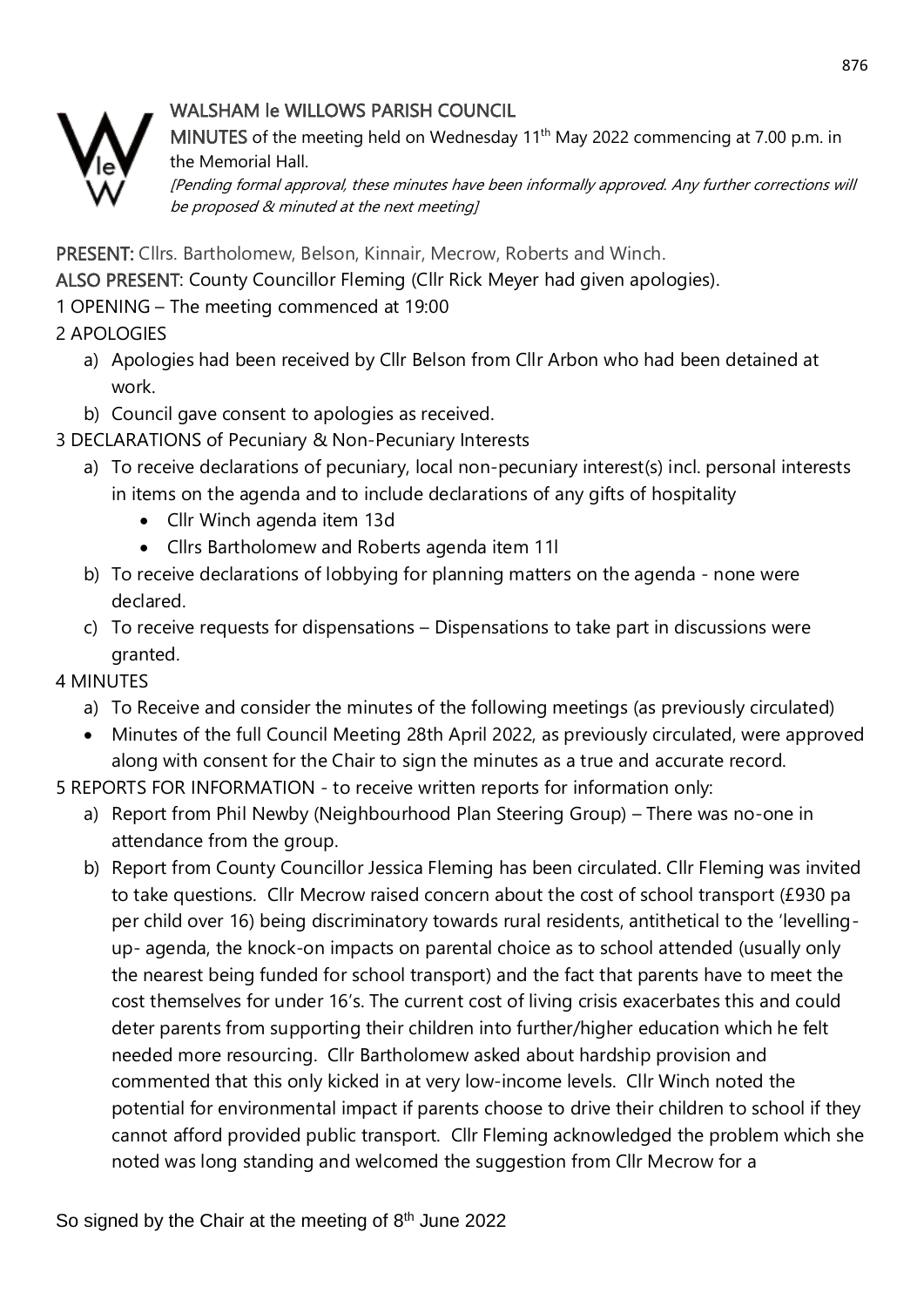representation from the Parish Council to support the inclusion of this funding in the County Deals initiative. Action Clerk to write to Cllr Fleming on this matter. Cllr Bartholomew raised the issue of the closure of The Street for works to pavements, finding that the experience on the ground did not match the assurances given prior to the start of works about access for residents along The Street and to the Memorial Village Hall. He also noted the costs of having two people sit all day in vehicles at either end doing nothing other than redirecting road users even when there appeared to be little going on. He asked if the current contract review might consider taking highways responsibilities back in-house. Cllr Fleming confirmed that this was one of the options on the table. Cllr Belson raised the issue of proposals for the building of a network of large electricity pylons across the county and the impact these will have on the countryside. Cllr Fleming advised that she was attending a meeting about this in the coming week and that she was to propose that the district council as well as the county council put in a response.

### 6 PUBLIC FORUM

a) To receive questions and matters of concern from members of the public in attendance on the agenda. One member of the public was present to answer questions on the recently submitted bid for neighbourhood CIL funding for the Sports Club to facilitate the inclusion of a gym that would be run by a private enterprise but providing 400 slots per week for use by the Sports Club and community on top of those that would be used privately. Membership of some sort would be required to use the facility (details still to be worked out); in addition, for the creation of better pedestrian (and possibly cyclist) access from Wattisfield Road to the Sports Club, all to the end of improving physical and mental wellbeing of village residents. It is early days for this project, but the estimated budget is £55- 57k and it is hoped that half of that may come from MSDC and the, so far informal, request was for approximately £10k from the Parish Council neighbourhood CIL budget. The Parish Council was advised that there is currently an indication of support from the district council, and it was felt that some funding from the Parish Council would facilitate the raising of the remaining funds required to complete such a project. The inclusion of a cycle path is something that SCC would lead on, but this may be a longer term aim but Cllr Fleming asked that the Sports Club write to her about the importance of this path to the overall project as this would help to raise the profile for the funding requirement for such a project. There is also the possibility of a footpath along Summer Road from the Sports Club to the crossroads in the village to ease access along what is a busy road. Ian Campbell for the Sports Club felt that this could be more difficult to achieve in the short term because of the narrowness of Summer Road and the resulting requirement for the availability of land adjacent to the road. Cllr Bartholomew asked what stake the Sports Club would take in this and it was advised that currently thinking is approx. £10k. Ian Campbell noted that the demographic of Sport Club users has changed quite significantly over the past 10 years, and this is leading the club organisers to focus on sustainability of the club as a community resource. Cllr Belson noted that the inclusion of a cycle path from Wattisfield Road to Summer Road at this stage would possibly delay the progress with the wider plan. Cllr

So signed by the Chair at the meeting of 8<sup>th</sup> June 2022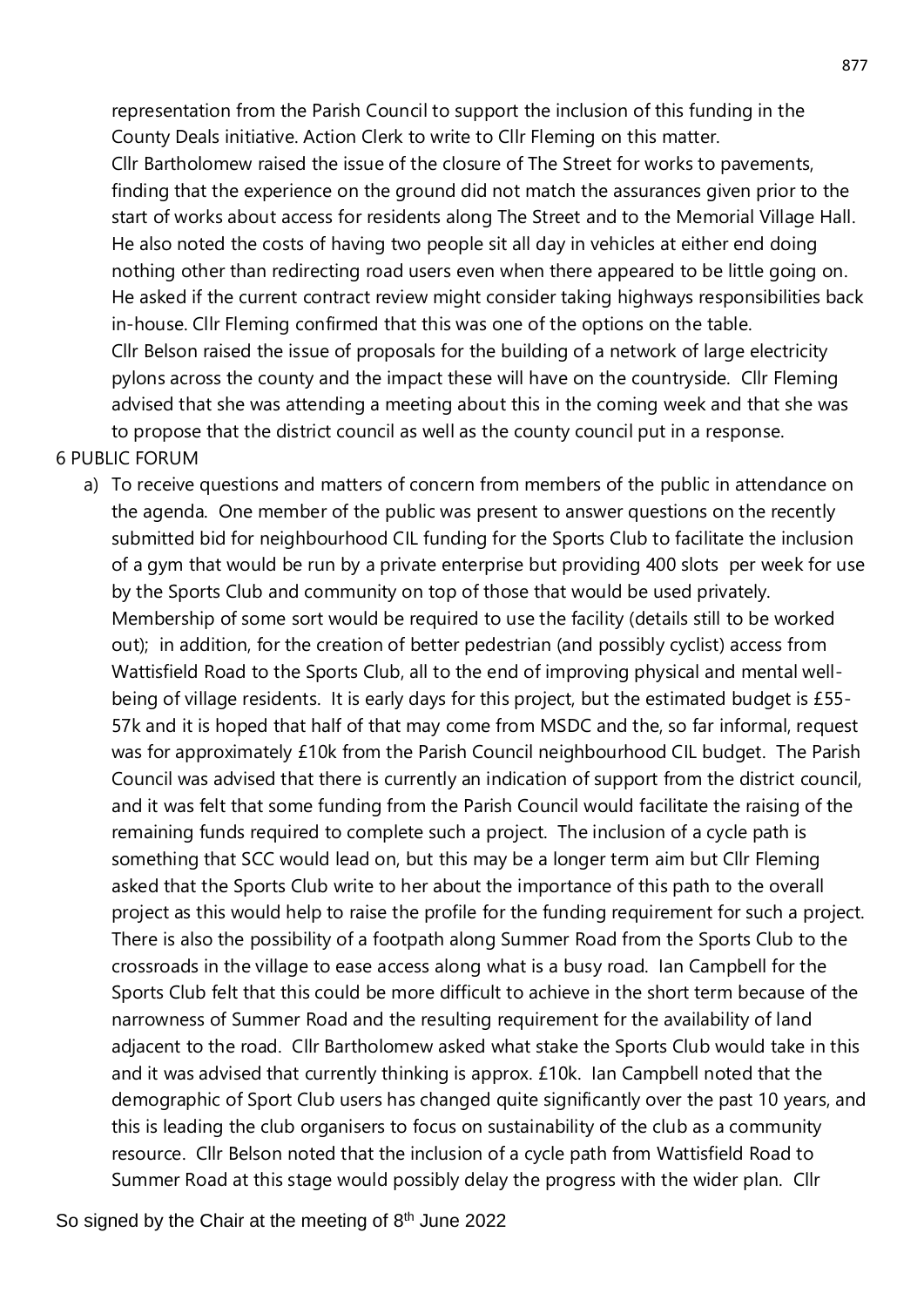Bartholomew asked about provision for horse-riders. Ian Campbell advised that this presents an ongoing maintenance issue for landowners. Cllr Winch suggested the Parish Council should implement a formal structure of the consideration of CIL bids (agenda item 12f refers). Cllr Mecrow noted that the proposed new jubilee wood would also benefit from these access plans.

## 7 PLANNING MATTERS

- a) STANTON DEVELOPMENT (WEST SUFFOLK) to consider matters relating to this development. The Clerk shared the responses so far to the proposal for a working party to be formed amongst local parishes. It is thought that many of the recipients will still be in the process of putting this to their full council meetings and that more responses would probably be received. It was decided to keep a watching brief on proposing to join forces with Green Ixworth group on this. Cllr Roberts added a note of caution in terms of land use licensing for land use of such projects and how the County Mulch site appears to be used as a general dumping ground. He has been unable to find any environmental permit for such use. Cllr Fleming advised that any representations received from members of the public to herself, and Cllr Meyer might facilitate an approach to the Environment Agency. Cllr Roberts also noted that it appears that tenants of the Shepherd's Grove site have been given notice.
- b) TOWN AND COUNTRY PLANNING ACT 1990 APPEAL UNDER SECTION 78 APP/W3520/W/21/3288571 Proposal: Full Planning Application - Erection of 1no. 3bed two-storey dwelling including parking areas for two spaces and landscaping Location: Land To Rear Of Holmwood, The Street, Walsham Le Willows, Suffolk – THIS WAS NOTED 8 PLANNING OUTCOMES (decided by Mid Suffolk District Council, Planning Authority - to be noted) – none notified

9 NEIGHBOURHOOD PLAN – to receive any comments from Parish Council representatives (Cllrs. Belson & Mecrow) and consider any matters arising.

Cllr Belson noted the advice from the Clerk that the bid for the grant for 2022/23 had been advised as accepted and was expected to be received in the next 7 days.

The next meeting of the Neighbourhood Plan Steering Group will take place on by Zoom on Thursday 19<sup>th</sup> May at 7pm when the group can get on with the urgent matters of considering two major pieces of work that will progress the work on the plan. Cllr Winch asked if there was a residents 'wish list' based on the results of the Neighbourhood Plan household survey and questionnaires. The Clerk referred Cllr Winch to the information available on the village website about the work done so far. Cllr Winch will review this to see if there is anything that feeds into deliberations on CIL funding requests and to identify views expressed that fall within the remit of the Parish Council.

10 PLAY AREA DEVELOPMENT – to receive report from Cllr Kinnair and consider any matters arising.

• Cllr Kinnair reprised his email to councillors circulated on 04/05/2022 about the meeting at the Play Park with the preferred bidder. Toddlers multi-play unit could be adapted; space

So signed by the Chair at the meeting of 8<sup>th</sup> June 2022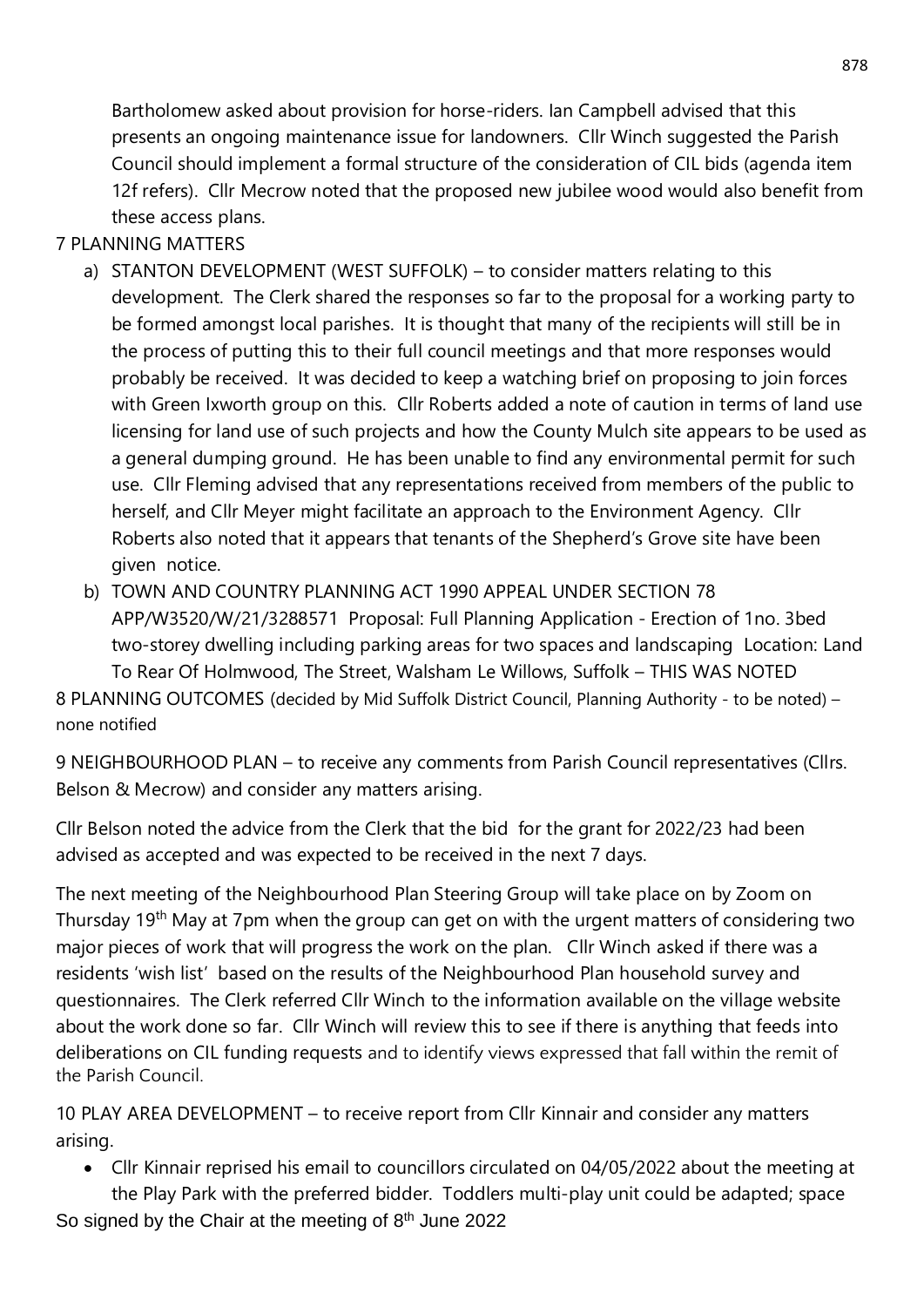available for twin zip-wire to be worked out as things progress; different sized and priced shelters to be quoted for; size of roundabout confirmed as 2m, same as other companies had quoted for; revised quotes for options on safety matting are on their way; older children's net/basket swing not required; clarification on groundworks required. Quote was expected by end of the week and will be circulated as soon it is received by the Clerk. Clerk to arrange a full Parish Council for 21<sup>st</sup> May after the Meeting of the Parish in case this is needed to progress to award of contract.

- 11 FINANCE
	- a) Council approved the bank reconciliation for period ending 30<sup>th</sup> April 2022 which was signed by Cllr Kinnair.
	- b) Council approved the 2021/22 year-end statement against the reconciliation for  $31^{st}$  March 2021/22. Paper copy to be signed by Cllr Belson after the meeting.
	- c) Council approved the Internal Audit report for 2021/22 for approval and actions on recommendations were agreed with the Clerk for the coming year. Council congratulated the Clerk on a clean audit.
	- d) Section 1 Annual Governance Statement was completed by Chair with reference to full council, was approved and duly signed by Chair and Clerk.
	- e) Section 2 Accounting Statements for 2021/22 was approved and duly signed by Clerk and Chair.
	- f) Accounts awaiting payment summary and invoices were signed and payments approved. (Appendix 1).
	- g) It was noted that Clerk took advice on reinstating the budget figures on the reconciliation for 2022/23 after the original electronic file became corrupted. [at this point after a suggestion from Cllr Mecrow, the Chair proposed taking agenda item 12f]
	- h) Council considered proposal by Cllr Mecrow for the contribution to the purchase of a second solar panel for operation of the speed indicator device on Summer Road. This was proposed on the basis of road safety concerns given the frequency with which someone has to scale the post to change batteries on the narrow verge to a road. Clerk was asked to obtain a quote which was expected to be in the region of £1000.
	- i) Following discussion in Public Open Forum it was resolved to ask the Clerk to earmark £8k CIL funding in the budget subject to the receipt of detailed and final proposal from the Sports Club.
	- j) Council considered the previously circulated training dates for Cllr Winch the first was approved by the Clerk. Council approved the remainder for expenditure of £180. (Appendix 2).
	- k) Council noted that the Clerk has been given the option of joining the Council approved pension scheme and has declined to take up the offer. And that the Clerk has submitted a re-declaration to the Pensions Regulator to confirm compliance with legal duties to re-enrol eligible employees.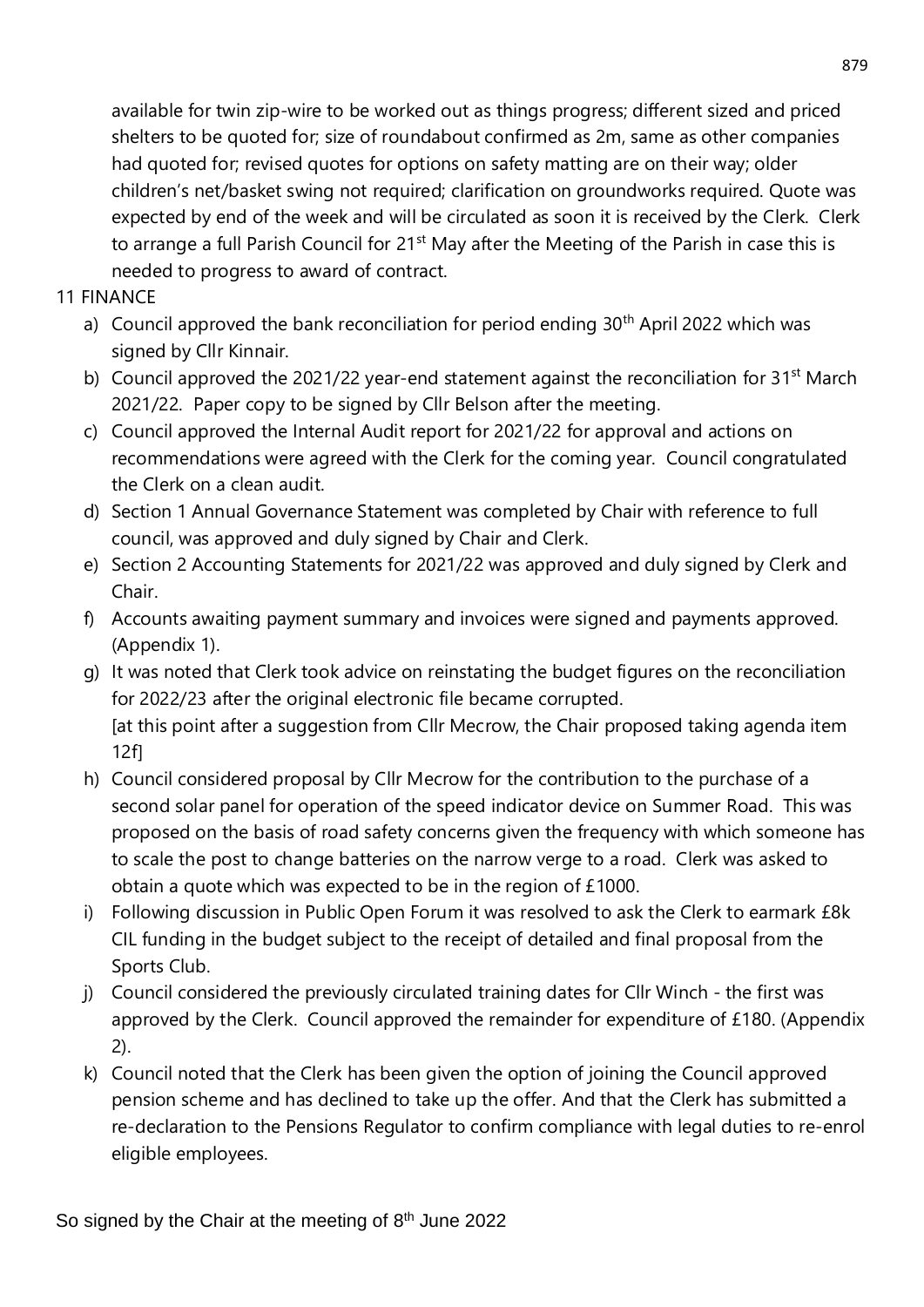l) Council considered the request from Memorial Hall Committee for Neighbourhood CIL funding for a new kitchen equipment namely a range oven and hot cabinet and the necessary accessories and calor gas bottles and safety cage for same. Advice had been taken on the use of the hall by caterers and upgrading this equipment from the current domestic model could facilitate more use and therefore revenue for the Memorial Hall; it is also anticipated that given the cost-of-living crisis that the community lunches are going to face more demand therefore a professional range oven would be more appropriate. Total cost £3,500 towards which the Memorial Hall committee would provide £1,000. Cllr Kinnair proposed a CIL grant of £2,500, Cllr Mecrow seconded, and this was unanimously approved. Clerk to action.

# 12 STATUTORY BUSINESS

- a) Council approved the re-adoption of standing orders and financial regulations and all other policies as previously reviewed for 2022/23. (Appendix 3)
- b) Council reviewed and approved of the Council's subscriptions to other bodies with unanimous approval for continuation. (Appendix 4)
- c) Council reviewed expenditure incurred under s.137 of the Local Government Act 1972 and general powers, for 2022/23. Cllr Bartholomew proposed increasing payments from £40 to £100 for the coming year, apart from the Food Bank donation which was to be kept on the list but decided at a later date. This was unanimously approved. (Appendix 5)
- d) Dates, time and place of ordinary meetings of the Council up to and including the next annual meeting of the Council (Appendix 6) were noted.
- e) Council considered the proposal by Cllr Winch (circulated 07/05/2022) to update the Equal Opportunities Policy with an action plan appendix for 2022/23. Clerk to action and publish.
- f) Council considered this item earlier in the meeting before decisions on other CIL grant bids. The draft policy (circulated 07/05/2022) was reviewed and unanimously approved in the meeting and the Clerk asked to update the draft application form accordingly for later approval.
- 13 CLERK & COUNCILLOR REPORTS
- a) There were no action log matters raised.
- b) Council discussed the position on the assessment of all proposed village gate locations and resolved that this needed to be actioned quickly for a decision or removed from the agenda. It was agreed that Cllrs Roberts and Mecrow would assess ALL the proposed locations and bring a firm proposal to the next meeting.
- c) It was noted that the Parcel of Land adjacent to The Avenue, Walsham le Willows, was advised as back on market. In the absence of firm ideas of how this would be used for amenity land, it was decided that no further action be taken.
- d) Cllr Winch referred to her earlier proposal that a stream volunteer group be set up independently of the Parish Council to support the Parish Council funded stream maintenance work (Cllr Winch circulated 17/03/2022) but suggested that at this stage maybe it was better to wait for the contract to bed in and then review, maybe at the first contract renewal. This was agreed.

So signed by the Chair at the meeting of 8<sup>th</sup> June 2022